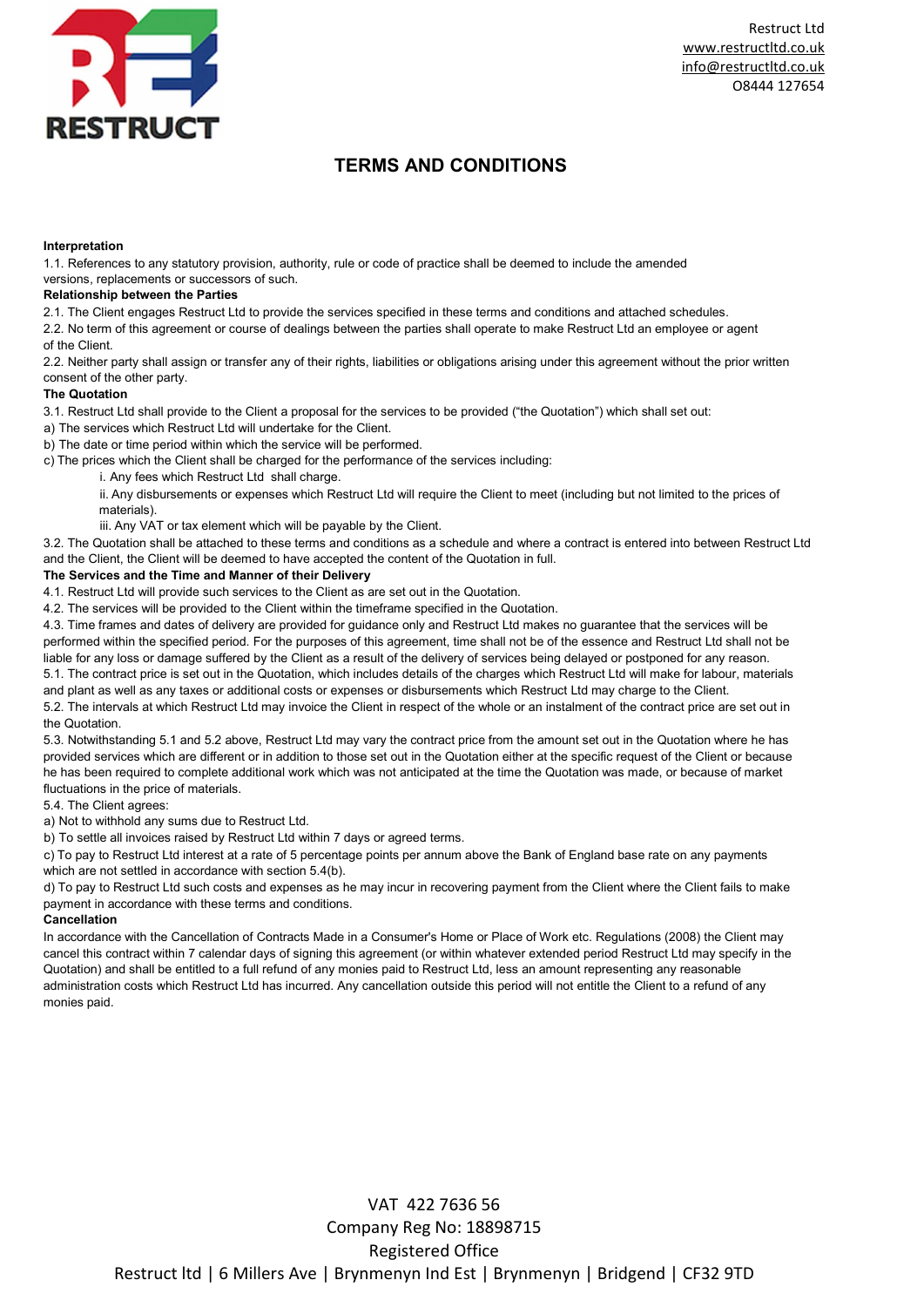

Restruct Ltd www.restructltd.co.uk info@restructltd.co.uk O8444 127654

## TERMS AND CONDITIONS

### Client's Obligations

7.1. The Client shall be responsible for the correctness of all measurements for products or materials which he gives to Restruct Ltd. Where these measurements are not correct and accordingly materials or products which are ordered or provided by Restruct Ltd are the wrong size, the Client shall bear the expense of rectifying this.

7.2. The Client shall co-operate with Restruct Ltd as may be necessary to facilitate this agreement, including but not limited to:

a) Permitting Restruct Ltd access to the property or location in which the services are to be supplied ("the Site") and assuring that such access is appropriate and adequate.

b) Where the Site is indoors, ensuring that there is adequate ventilation.

c) Providing for Restruct Ltd such facilities as may be necessary in order to allow him to complete the services.

d) Following Restruct Ltd.'s reasonable Instructions relating to safety and the state of work which has recently been completed by Restruct Ltd or is in the process of being completed or to the state of the Site in general, including directions and restrictions on appropriate usage, care and maintenance.

7.3. Unless the Quotation specifies otherwise, the Client will be responsible for any cleaning and redecorating which is necessary to the Site after Restruct Ltd has completed the agreed services (with the exception of the removal of waste materials or building rubble, which shall be the responsibility of Restruct Ltd as set out in 8.4, below).

7.4. Where Restruct Ltd stores or keeps any materials or equipment on Site, the Client shall be responsible for the security and safety of such and shall account to Restruct Ltd for any loss or damage.

7.5. The Client shall be responsible for any permissions, licences or consents which are necessary in order for the services to be provided. The Client warrants that he has applied for and obtained all such necessary permissions, licence or consents prior to contracting Restruct Ltd.

## Supplier's Obligations

8.1. Restruct Ltd shall perform all duties, services and obligations under this contract with reasonable care and skill and to a reasonable standard. He shall comply with all relevant codes of practice and statutory or regulatory requirements.

8.2. Restruct Ltd shall take all reasonable care with the Client's property, including taking reasonable steps to protect the Client's furnishings, fittings, wall, ceiling and floor coverings during the provision of the services.

8.3. Restruct Ltd shall at all times be registered and remain in good standing with such organisations as may be relevant for the purposes of permitting him to self-certify the compliance of the services provided with the relevant building regulations or alternatively if he is not so accredited then he shall make arrangements for a building inspector to certify the compliance of the services provided with the relevant building regulations.

8.4. Restruct Ltd shall be responsible for managing and arranging the safe and lawful disposal of any waste materials which are generated or removed from the Client's property as a result of the provision of the services.

8.5. Restruct Ltd shall at all times hold valid employer and public liability insurance policies.

## Property Rights and Assumption of Risk

9.1. Any property rights, title or ownership in any property or materials which are used by Restruct Ltd in providing or delivering the service shall remain with Restruct Ltd until the Client has made payment in full in accordance with these Terms and Conditions.

9.2. Risk in and responsibility for any products or materials which are used in the supply, performance or delivery of the services shall pass from Restruct I td to the consumer:

a) Where Restruct Ltd is responsible for delivering the products or materials to the Client, upon delivery; or

b) Where Restruct Ltd is not responsible for delivery, at the moment the products or materials leave Restruct Ltd.'s storage premises.

10.1. Restruct Ltd provides to the Client, in addition to any statutory rights which the Client may have, a guarantee that the services provided under this contract shall be free from defective or flawed materials or workmanship for a period of 3 years from the completion of the services, notwithstanding that this guarantee shall not apply to:

a) Defects or flaws which are as a result of any misuse, failure to adequately and properly maintain, neglect or failure to follow Instructions or recommendations on the part of the Client.

b) Any defect or flaw which is caused by mechanical or chemical damage (which is not in itself a result of some defect in the workmanship or materials) and which arises after risk in the property has passed to the Client.

10.2. Restruct Ltd shall, at his sole discretion, determine the manner in which he will satisfy this guarantee, whether by repairing, reperforming or replacing the services or by refunding to the Client all or part of the monies which have been paid.

# VAT 422 7636 56 Company Reg No: 18898715 Registered Office Restruct ltd | 6 Millers Ave | Brynmenyn Ind Est | Brynmenyn | Bridgend | CF32 9TD